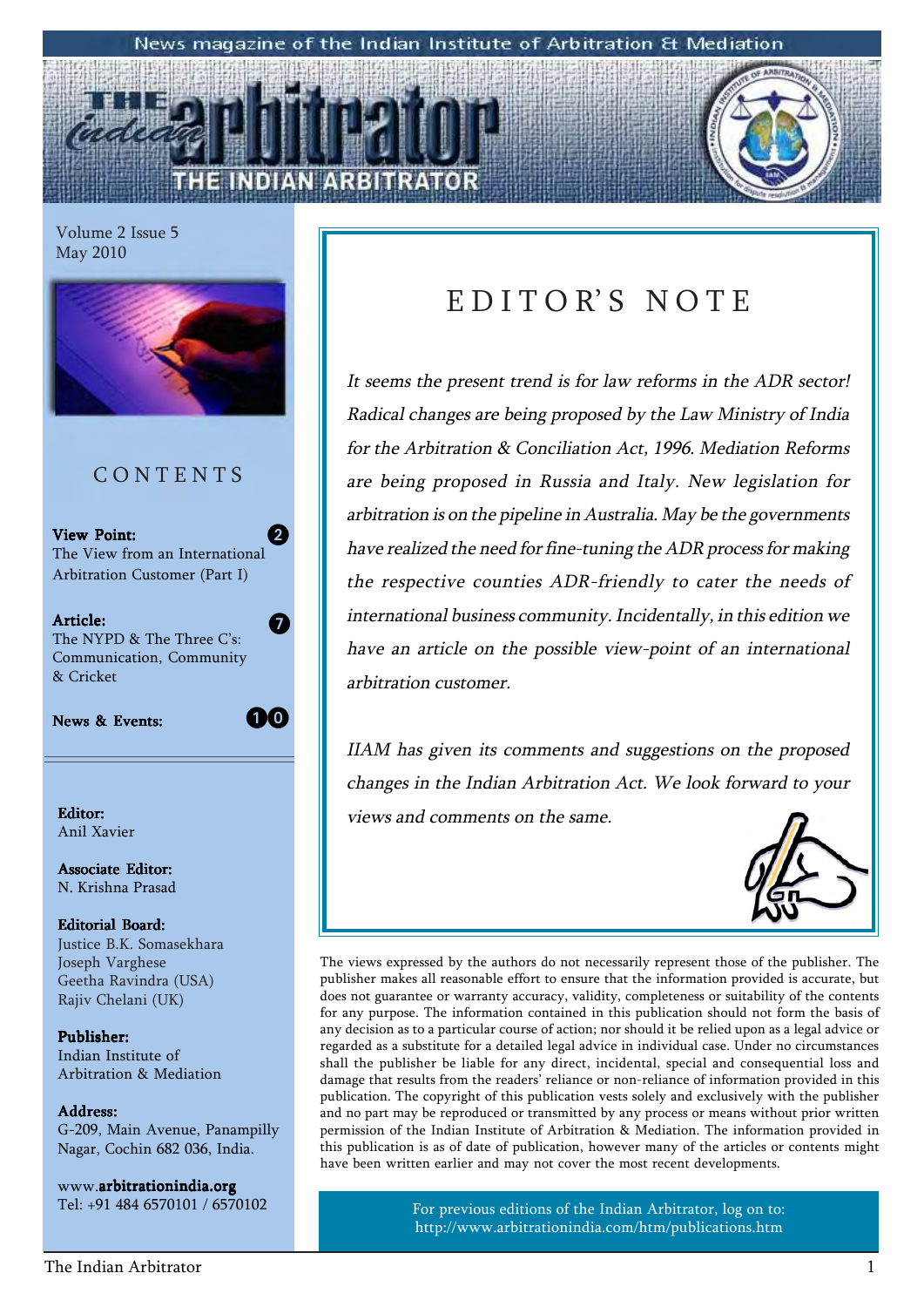#### ARTICLE - The View from an International Arbitration Customer



# The View from an International Arbitration Customer: In Dire Need of Early Resolution (Part - I) : MICHAEL MCILWRATH AND ROLAND SCHROEDER

# 1. INTRODUCTION

In-house lawyers live in a world where every day the practice of law directly interfaces with the operation of a business. Within this world, the focus is not just on winning but on advancing the overall commercial needs

and objectives. If the company prevails in a dispute but the commercial goals are not advanced – and advanced in a timely fashion  $-$  then we have still fallen short in the eyes of the business. The same lesson applies to our outside counsel and to the institutions who oversee the arbitration process. As a consequence, we believe that international arbitration institutions and professionals should be more mindful of the goals and objectives of businesses that are the customers of dispute resolution services.

#### Any business lawyer knows that

even the most complex disputes usually boil down to one or two critical issues that, once decided, will either determine the lion's share of the dispute or encourage the parties to settle. And yet, the experience of many companies, including our own, is that tribunals in international commercial arbitrations, whether out of a concern for due process or other reasons, are rarely willing to grant such relief in the early stages of a proceeding when doing so would have the greatest impact and benefit for the parties<sup>1</sup>. We believe there is no denying the gap that exists today between the time generally taken in arbitration to reach decisions and the

needs and objectives of businesses to assess exposure quickly and resolve disputes expeditiously.

General Electric is a large transnational company spanning the breadth of industrial activities and financial services. Although the company's corporate headquarters are in the United States, it has business

From the business perspective, there is clearly room for improvement in international arbitration, and addressing the need for earlier resolution may be the lowest of the low hanging fruit.

division headquarters and operations in many different countries. It takes steps wherever possible to avoid disputes or settle them early, but recognises that a cost of doing business is that some disputes will not settle and will require binding adjudication. That is to say, across the company and in the aggregate, we have our fair share of international arbitration experience.

In October 2006, we informally surveyed our litigation colleagues in the company on the subject of early disposition of issues and

gathered some "war stories" of instances in which an early decision on a critical issue would have made a significant difference in the business' general satisfaction with the international arbitration process. We will avoid creating any suspense and give away the ending to our story now: our colleagues were unanimously  $-$  and enthusiastically  $-$  in favour of measures that would encourage early resolution of issues in international arbitration and they have asked us to endorse any efforts in this direction. They were quick to point out also that their feelings are widely shared by in-house lawyers from other companies with whom they routinely

#### (Footnotes)

<sup>1</sup> Our focus in this article is limited to the practice of international commercial arbitration, although we believe the views expressed are equally relevant to domestic arbitration practice in many countries.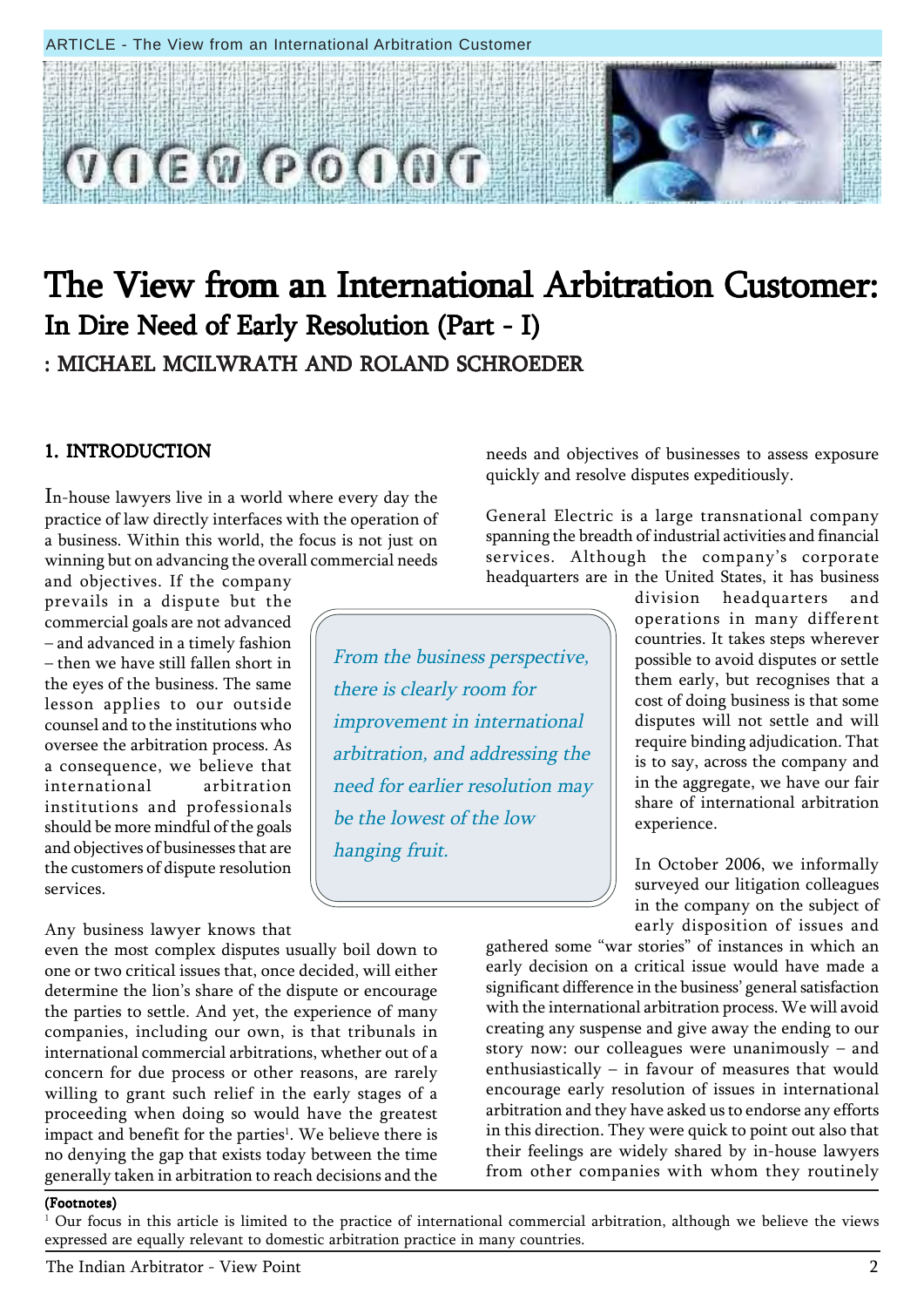interact, i.e. that this is not just a GE view but the view of the business community more generally, particularly those businesses that are intent on managing conflicts in a measured and sensible way.

From the business perspective, there is clearly room for improvement in international arbitration, and addressing the need for earlier resolution may be the lowest of the low hanging fruit. Yet it is a high priority for businesses, the true customers of international arbitration.

We provide below a summary of the primary objectives businesses seek when choosing dispute resolution processes in their contracts, our recognition of the advantages of international arbitration in many circumstances, and then we provide some experiences from our different business units that highlight frustration with current practice and the importance of

the topic for businesses. We note that the presently available means of obtaining early resolution of issues - whether through greater party control or the availability of partial awards  $-$  are illusory and in any event have not achieved the desired results. We conclude by noting that a procedure for the early resolution of issues would offer a significant step forward, but only if arbitrators and arbitration institutions are willing to ensure that such a procedure is dutifully applied. We believe this would lead to increased satisfaction among the consumers of dispute resolution services.

# 2. BUSINESS NEEDS AND OBJECTIVES FOR DISPUTE RESOLUTION

There are no great surprises in what motivates the business community when choosing an appropriate forum and procedure for resolving disputes. The overriding objectives generally advanced are fairness, efficiency (including speed and cost) and certainty in the enforcement of contractual rights and protections.

### (Footnotes)

 $^{\rm 2}$  Ironically, in a recent dispute of one of our businesses, the contract's dispute resolution clause required the tribunal to render an award within nine months from the chairman's appointment, roughly the same time (actually a little longer) than the rules of the arbitration institution named in the clause. In a decision that clearly irritated both parties, the institution determined that this was equivalent to imposing a "fast track" arbitration requirement and, as a result, doubled the advance on fees. Such was the parties' irritation with the institution that it exceeded their enmity towards each other, and they agreed to a momentary ceasefire in order to amend their contract to provide for an ad hoc arbitration. The experience suggested the institution had little respect for its own rule requiring arbitrations to be concluded in a shorter period, nor an awareness of the real cost of disputes, which generally increases as proceedings get longer. (Notwithstanding complex and heated proceedings, the ad hoc tribunal presented the parties with an award 10 months after the chairman accepted his appointment, at a pre-established arbitration fee that was half what the institution was requiring.)

Successful businesses revolve around good planning, and business leaders value resolution because it allows them to plan against known outcomes rather than operating under a cloud of uncertainty.

These are complementary objectives, and to focus on one at the expense of the others leads to a result inconsistent with the expectations of the business world and denies basic commercial needs. Too often the practice of international arbitration has done just that, by focusing on perceived concepts of due process to the detriment of efficiency, resolution and certainty.

This is unfortunate, as fairness is no longer the main feature to distinguish international arbitration from court litigation in many countries. Indeed, in many international transactions, choices will exist between competing public and private adjudication systems, each of which satisfy fairness concerns. Therefore, let us revisit for a moment the other key objectives:

# Efficiency: Time and cost

There is no need to explain why businesses like speed, are impatient with delay, and abhor unnecessary cost. The duration of a financial dispute can have direct economic consequences for a business, whether in terms of delay in the collection of amounts owed, or the setting of financial reserves that must be posted under accounting rules and which impair the reporting of profits until the final resolution of the dispute. And time has a direct and negative impact on the cost of adjudication, as businesses know from experience that the longer it takes to resolve a

dispute, the more effort and resources that will inevitably be expended on it.<sup>2</sup>

Thus, when businesses pay for private adjudication, they rightly expect speed and efficiency from the process, just as they expect these qualities from other service providers. And that is where business expectations too often run into harsh conflict with international arbitration, as, realistically, it is difficult to comfortably predict an arbitration of any commercial complexity ending in fewer than two or three years.<sup>3</sup> Although there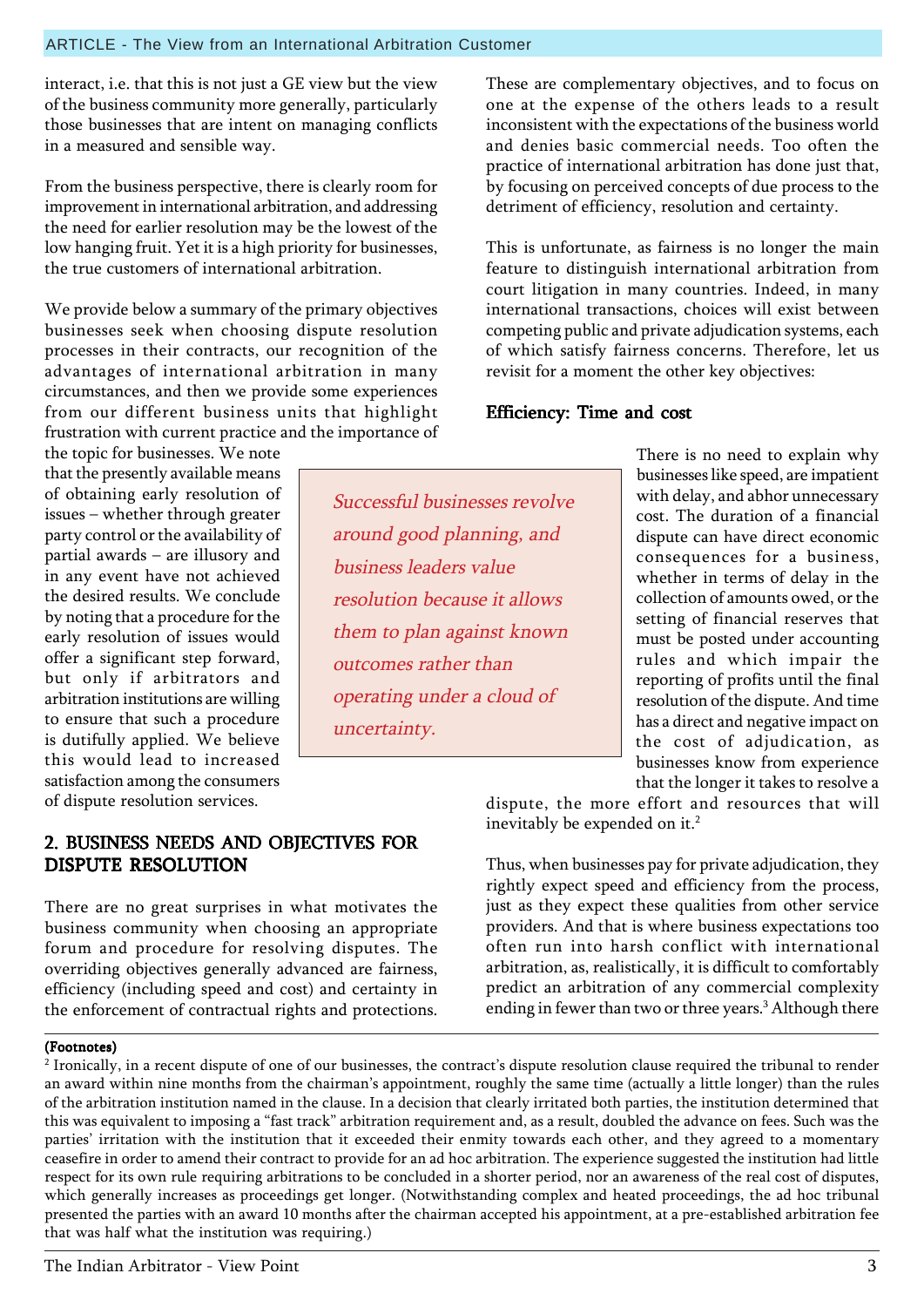are still courts in the world in which the resolution of a dispute can take considerably longer, there are also many that do not and where litigation is conducted with reasonable efficiency. In the business world, a time frame of two to three years is simply too long, particularly for a private process paid for by the parties, in which any right to appeal is largely given up.

### Resolution and certainty of contractual rights

Successful businesses revolve around good planning, and business leaders value resolution because it allows them to plan against known outcomes rather than operating under a cloud of uncertainty. In our world, decisions are made on a daily basis of where, how, and what types of transactions to pursue and accept, and every international contract is assessed by its likely benefit measured against the risk and associated cost. Litigation, by contrast, whether in court or in arbitration, entails significant uncertainty, and this uncertainty is anathema to most businesses. If the meaning of a contractual term can remain in doubt for years pending adjudication, then the assessment and rationale for making such contracts is also called into question, and this is not conducive to good business. While business leaders also expect a fair resolution, taking excessive time can often be just as damaging as a wrong decision. Win, lose or draw, businesses want  $-$  and need  $-$  to be able to address and plan against the fallout of a decision, in terms of the financial ramifications, the manner in which they conduct business or negotiate agreements, their relationship with the opponent, and their relationship with other parties where similar issues may be presented.

These are among the key values and needs faced by the in-house lawyer. When a dispute arises, the first questions posed are likely to be efficiency and certainty: how long will the arbitration take, how much will it cost, and what will the likely outcome of the key issues be. Not surprisingly, the answers in-house lawyers feel compelled to give  $-$  based on our own experiences and those of our colleagues at other companies  $-$  often disappoint business leaders. It is no surprise to us that frustration with international arbitration is leading some well-known companies to favour dispute resolution in the courts. While there are many instances in which litigation will offer a superior alternative for any number of good reasons (not always related to complaints about arbitration), such a draconian step may be unnecessarily throwing the baby out with the bath water when improvement remains possible.

### 3. THE UNDENIABLE VALUE OF INTERNATIONAL ARBITRATION

In the increasingly globalised world, which the US journalist Thomas Friedman has termed as being so interconnected that it is "flat", international arbitration continues to be a viable and important partner for businesses expanding internationally, particularly in novel markets and emerging countries. Notwithstanding the defects, there are still good reasons that can make it preferable to litigation in many circumstances, and we do not deny them here. The international enforceability of awards is one such advantage, and the neutrality of process in comparison with the courts of less developed legal systems is another. And, although it is easy to complain about how long arbitrations take to conclude, there are still countries where lawsuits may take a decade or longer to resolve. Finally, even an imperfect international arbitration may have its value simply because it is often easier to deal with the devil you know than the devil you do not.

Having said that, neutrality is becoming less of a factor as businesses become increasingly globalised. Not only are transnational companies necessarily more comfortable with other legal systems, they have also come to establish a presence in countries other than their headquarters location, thereby diminishing concerns about an opponent's perceived "home town" advantage.

Moreover, arbitrators and arbitration institutions should not (and, we are confident, do not) content themselves with comparisons to undeveloped legal systems or other forms of adjudication that suffer from greater or different problems. As demonstrated through the examples below, whatever other advantages arbitration may offer, it is not fulfilling one of the basic needs of its business customers: the need for early resolution. One of the most potent advantages of arbitration is that its institutions and constituencies have the power to change the manner in which it is conducted in order to meet the needs of the parties, and thereby to close the gap in customer expectations. We are confident that the international arbitration constituencies possess the ability to adapt to new challenges, so that experiences like the ones described below can be avoided.

### 4. EXAMPLES FROM GE OF THE DISCONNECT BETWEEN INTERNATIONAL ARBITRATION AND INTERNATIONAL BUSINESS

#### (Footnotes)

 $\rm ^3$  Some institutions have published claims of purportedly shorter periods of the average time to render an award. We have not seen any of the underlying data in order to know what types of disputes this includes. Certainly, a short time frame for the completion of proceedings is inconsistent with the general experiences of large companies that have been involved in international arbitration.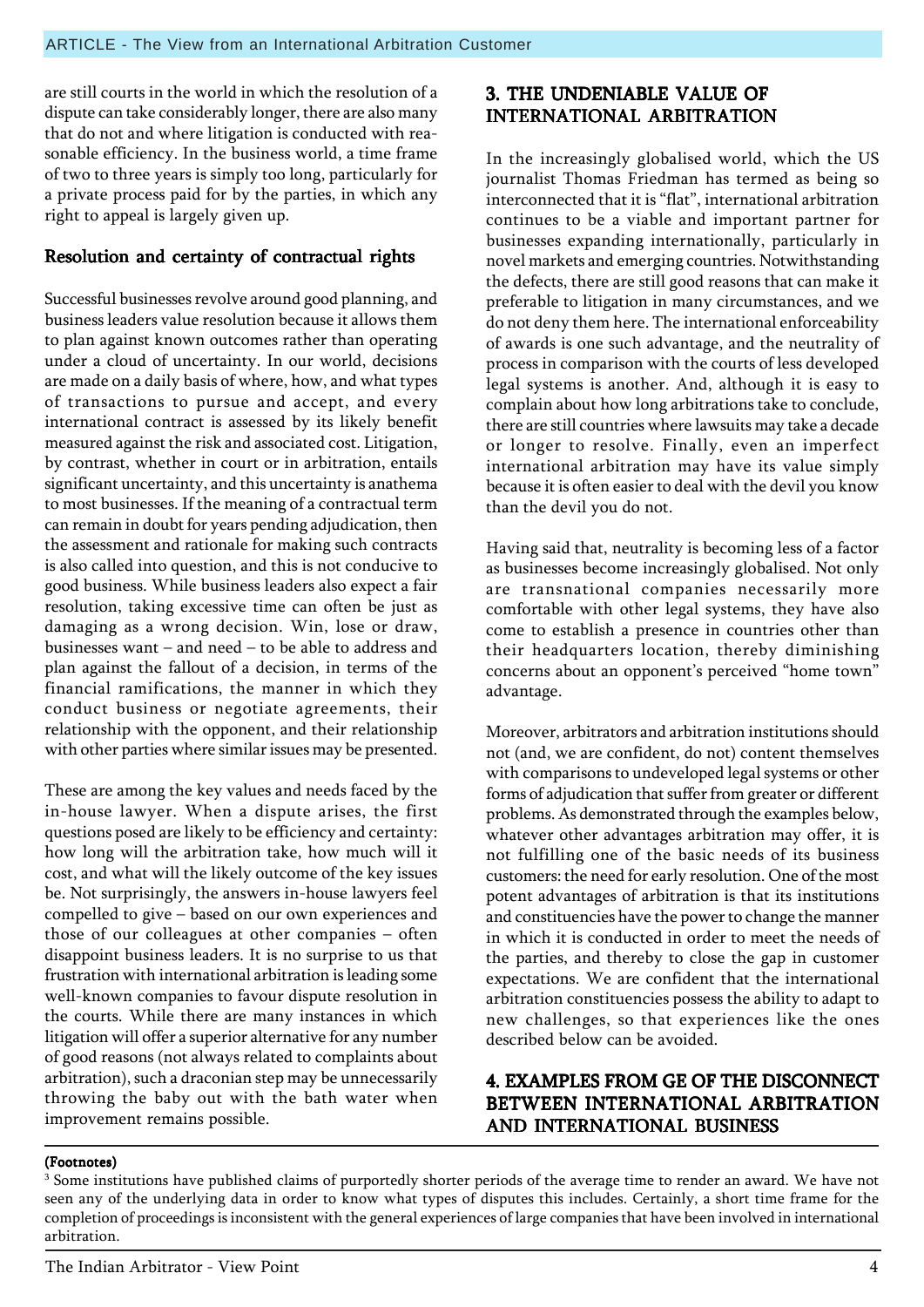As noted at the outset, we recently surveyed our litigation colleagues within GE about their experiences in international arbitration. The examples below were among the stories we collected, all involving relatively large amounts in dispute or important business issues and conducted before tribunals consisting of prominent and well-regarded international arbitrators from many different legal backgrounds. We submit that it will be self-explanatory why our colleagues so quickly and easily reached the conclusion that a provision for resolving issues early should be a high priority for international arbitration.

### Justice delayed is justice denied: Business settlements reached out of frustration with the arbitration process

The failure of arbitral tribunals to decide issues early in the proceedings can often lead the parties to settle their dispute, not because they believe their case is strong or weak but because they have become frustrated with the arbitration process and require resolution for business and financial reasons. We have two recent examples that illustrate this problem and why a mechanism for the early resolution of issues would help avoid such frustration.

### An example from a South American project dispute

One of our litigation specialists not long ago was involved in a series of disputes relating to a large construction project in South America, which generated separate claims before the same tribunal for substantial sums. Both parties had a need for prompt resolution. The claims were of sufficient size that one of the parties had to report on them in its financial statements, creating pressure on its finances and stock price; the other party simply needed financial closure with its lenders, which could not be done with unresolved claims still pending.

Although the claims and counterclaims presented complex factual issues, there were certain central issues and defences that could (and should) have been addressed early in the proceedings. For example:

- The parties had differing interpretations of key contract provisions. An early interpretation of these provisions would have eliminated the need for complex evidence, briefing and hearings on numerous factual matters, and avoided the need for the parties to present time-consuming and costly alternative hypotheses and supporting evidence.
- The admissibility of a certain type of evidence was a major issue. Had the tribunal ruled in the

early stage of the arbitration that the evidence was not admissible, this would have avoided the need to present voluminous and contentious evidence of this nature in the parties' briefing, argument and hearings.

The efficiency implications of an early resolution of these issues were obvious. At a minimum, it would have led to a more streamlined and timely resolution of the entire arbitration. More likely, the resolution of key points by the tribunal would have given the parties the certainty they needed in order to settle the entire dispute based upon a rational assessment of their likely exposure. Instead of resolving key matters early, however, the tribunal postponed addressing them, and, as a result, quickly became buried in a morass of documentary evidence, witness testimony, thousands of exhibits, and hundreds of pages of submissions, all of which cost the parties many millions of dollars. Ironically, leaving the legal and evidentiary issues for decision in the award did not facilitate the tribunal's ability to fairly resolve the dispute. Instead, what had now become the sheer mass and complexity of the claims understandably paralysed the tribunal, which seemed to be getting progressively farther away from reaching any type of decision. In more than three years of proceedings, the tribunal managed to issue a partial award on only one of five claims.

The parties, having spent millions of dollars with no end in sight, and needing closure for financial reasons, ultimately settled, not because the arbitration had helped them resolve their issues, but because they concluded that the process was incapable of providing any meaningful resolution within the reasonable expectations of their companies and their shareholders.

### An example from a European project dispute

A European division of one of GE's infrastructure businesses reported an analogous situation with a large construction arbitration between an owner and contractor consortia (four parties) under the auspices of a major international arbitration institution, this time in continental Europe. As with the example above in South America, with multiple claims and counterclaims there was no denying the factual complexity of the dispute but, again, there were common issues that could have been decided at the outset, simplifying the proceedings. Instead, the beginning phase of this arbitration lasted three years, during which only two procedural hearings were held, and evidentiary hearings were not contemplated for at least another year.

All four parties, the direst of enemies during the proceedings, found common frustration with the lack of resolution in arbitration and chose to settle.<sup>4</sup> In the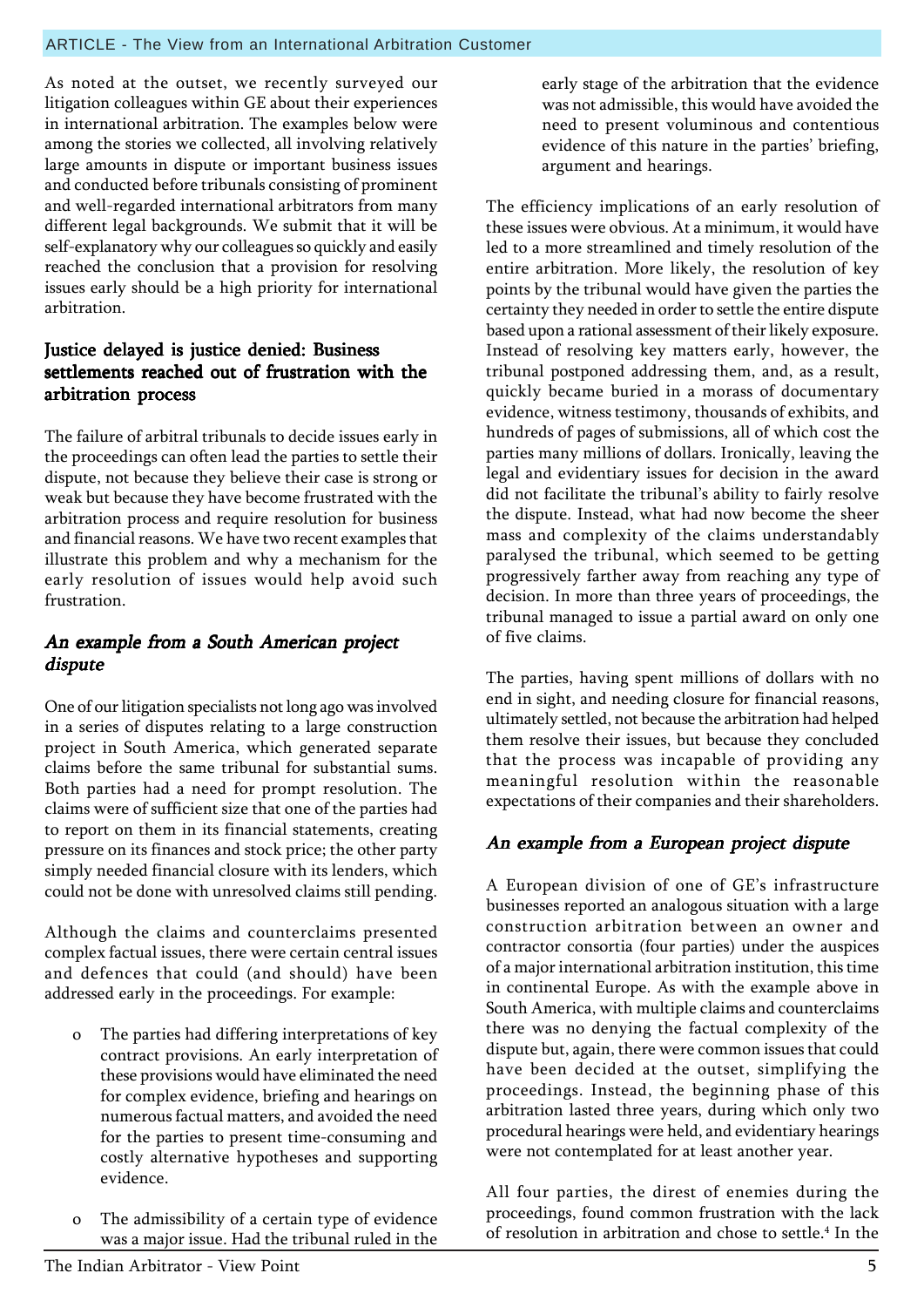#### ARTICLE - The View from an International Arbitration Customer

eyes of the business managers involved on both sides, the settlement was a consequence of the failure of the arbitral process to provide a timely and cost-effective resolution to their dispute. At the time of the settlement, the project (a power plant) had been in operation for two years, and the parties  $-$  all large companies engaged in developing other projects – needed resolution in order to move on to other opportunities.

### Single-issue disputes that take many years to conclude: An example from an arbitration over whether the contract was a licensing agreement or sale of technology

Perhaps the most common complaint we have registered internally about international arbitration involves the relatively straightforward disputes that could easily have been resolved or settled if the key issue or issues had been addressed head-on at the beginning. The company's experience is that, unlike the judges of many different court systems, arbitral tribunals are willing to allow issues deserving of a quick death to remain alive, often painfully so, for many years.

In one example, a European manufacturing division of GE was involved in an arbitration under the auspices of a major international institution. The dispute was whether there had been a breach of contract, and specifically whether certain restrictions remained in force after the agreement had expired. The only issues for determination by the tribunal were whether the contract was a sale of technology agreement or a licensing agreement (the latter meaning restrictions survived expiration of the contract) and, if a licence, whether its restrictions on sales were legally enforceable in the first place. While the proceedings were pending, both parties remained in doubt as to the right of one of them to offer the technology as its own, which led to significant uncertainty in both of the businesses, no

small amount of confusion among prospective customers in several countries, and nettlesome merger and acquisition problems for each party when, at different times during the arbitration, both the claimant and respondent decided to sell the respective business units, each with undecided claims to the use of technology in certain markets.

Although the disputed matters appeared straightforward and amenable to resolution within a relatively short period of time, the arbitration took over four years. A single evidentiary hearing was held, more than a year before the conclusion of the proceedings, and it lasted less than a morning. When the arbitration institution eventually pushed to conclude the proceedings, the tribunal hurriedly issued a solomonic award of a third of what the claimant sought. The award could equally have been for zero or 10 or 100 per cent under the same reasoning, since it made no mention of actual damages - not surprisingly since, even after four years, the tribunal had not yet taken any evidence on the quantum of damages.<sup>5</sup> Furthermore, by the time the tribunal issued its award, the core dispute over rights to commercialise the technology had become moot as during the lapse of time all relevant patents had expired.<sup>6</sup>

We could cite other examples, but these are sufficient to illustrate the important  $-$  in some cases, critical  $$ role that the early resolution of key issues can play in ensuring an effective and timely arbitration process.

#### to be continued....

(Author: Michael McIlwrath is senior counsel for litigation for GE Oil & Gas, a division of the General Electric Company headquartered in Florence, Italy. Roland Schroeder is senior litigation counsel at the Corporate headquarters of the General Electric Company in Connecticut, United States. A draft of this article was initially presented at an IAI Paris conference on the early disposition of issues in international arbitration. Reprinted from  $(2008)$  74 Arbitration 3-11)

#### (Footnotes)

4 Following settlement, the chairman of the tribunal sent a letter to the arbitration institution claiming that the substantial lapse of time was evidence of substantial work having been performed by the arbitrators, and claimed for full payment of the advance on fees paid by the parties. The parties objected and the institution, to its credit, rejected the chairman's request.

 $^5$  Enforcement of the award was stalled in the courts for another three years even though no challenge had been lodged at the place of arbitration. Both parties recognised that this delay was created by the fact the award was so hastily and incompletely drafted that its enforcement presented novel legal issues that could only be decided by an appeals court (in a pro-arbitration jurisdiction).

 $^{\rm 6}$  Another GE business was recently involved in an arbitration where the tribunal, after substantial submissions and evidentiary hearings over a two-year period, issued a final award that did not address the core dispute between the parties over a matter of contract interpretation that was essential for their future business dealings. This led to a subsequent arbitration, before a different tribunal, over what was essentially the same dispute.

> Never argue with an idiot. For someone may pass by, and see you arguing, and not know which one is the idiot.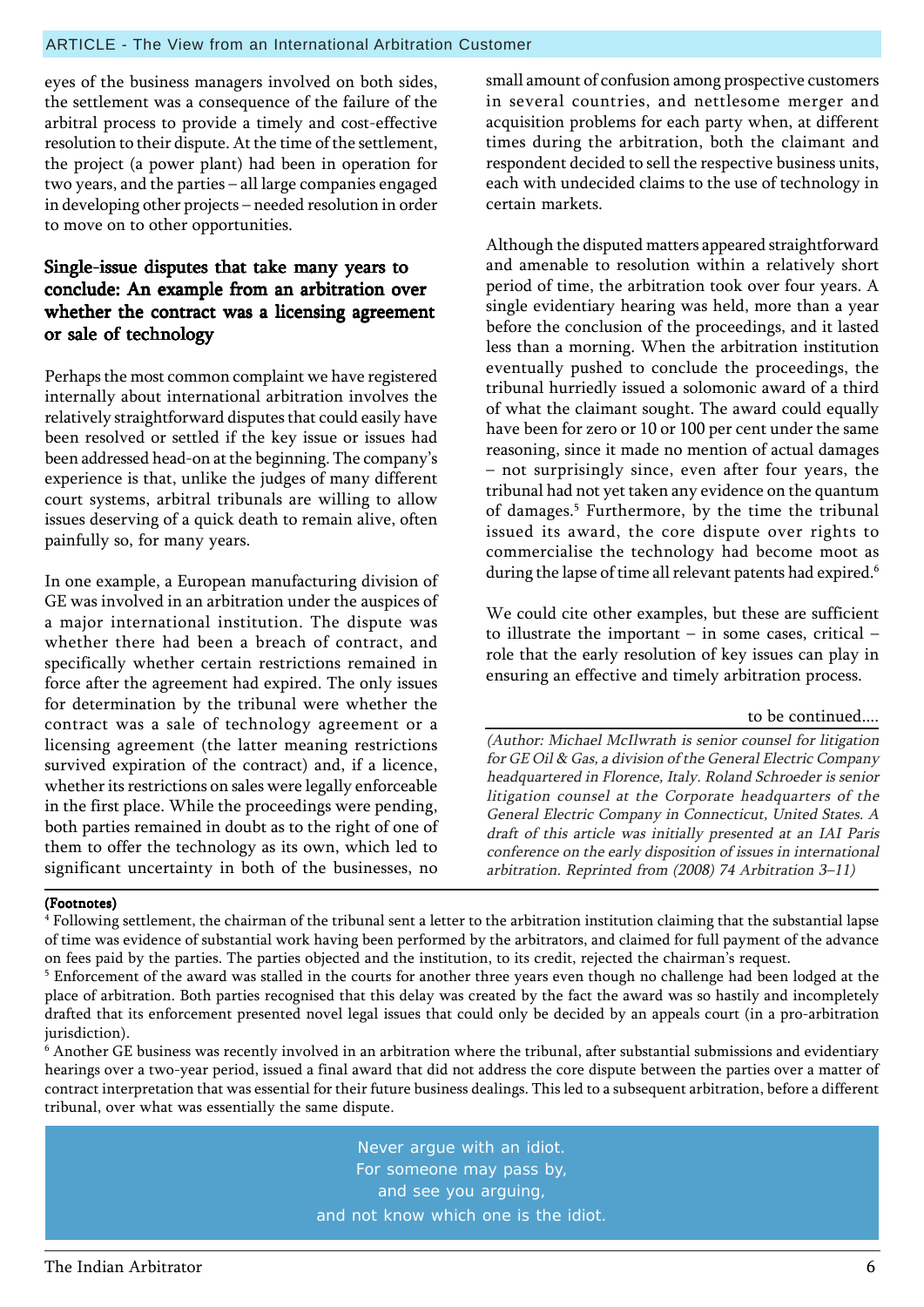### ARTICLE - The NYPD & The Three C's - Communication, Community & Cricket



# The NYPD & The Three C's: Communication, Community & Cricket An ADR Advocate using Cricket & Soccer as the bridge to bring the NYPD  $&$  Community together

# : JEFF THOMPSON

To have genuine peace, you need understanding. In order to have understanding, you must have communication.

Often when I speak about conflict and dispute resolution I mention three words that I consider to be my mantra in regards to Alternative Dispute Resolution (ADR). Communication, Understanding and Peace are what I strive to create in all my interactions, be it as a mediator, conflict coach, consultant, or as a police officer in the New York City Police Department.

As a NYPD police officer working in the Special Projects Unit of the Community Affairs Bureau, my job is basically to make sure people are happy. Specifically, I try to make sure people are happy with the NYPD. I look at individuals, groups, community organizations and private businesses to see if the NYPD has already established a relationship with them. If the answer is yes, I see if there is a way to improve the relationship and if the answer is no, I analyze why that is the case and then try to figure out how to establish a line of communication based on understanding.

Police Commissioner Raymond W. Kelly realized that our relationship was lacking genuine lines of communication with members of certain communities. This context led me back to the mantra of Communication, Understanding and Peace.

To understand the mantra, start in reverse. To have genuine peace, you need understanding. In order to have understanding, you must have communication. Last year, when Commissioner Kelly tasked the Bureau I work in with designing an effective program to reach out to these communities, I was assigned as the coordinator.

First, the Commissioner believed the best way to reach out to the immigrant communities, specifically the Arab, Muslim and South Asian communities was to look at what the young men do. What better way to reach out then by putting together something that they already do, right?

Commissioner Kelly wanted to create a soccer competition as it is the world's game. With that directive,we created NYPD UNITED Soccer. NYPD UNITED was designed to do just what the title saysuniting the police department with communities using soccer (or football to most of the world) as a bridge to bring us together.

NYPD UNITED was not created to just have some young men play soccer. Yet, that is precisely what it is, 'just playing soccer'. There are no hidden agendas or some secret plan. The goal is transparent in that we want everyone to know that, whatever you think of the police, we cannot not change your past experiences. What we can do and are striving to do is to create a positive view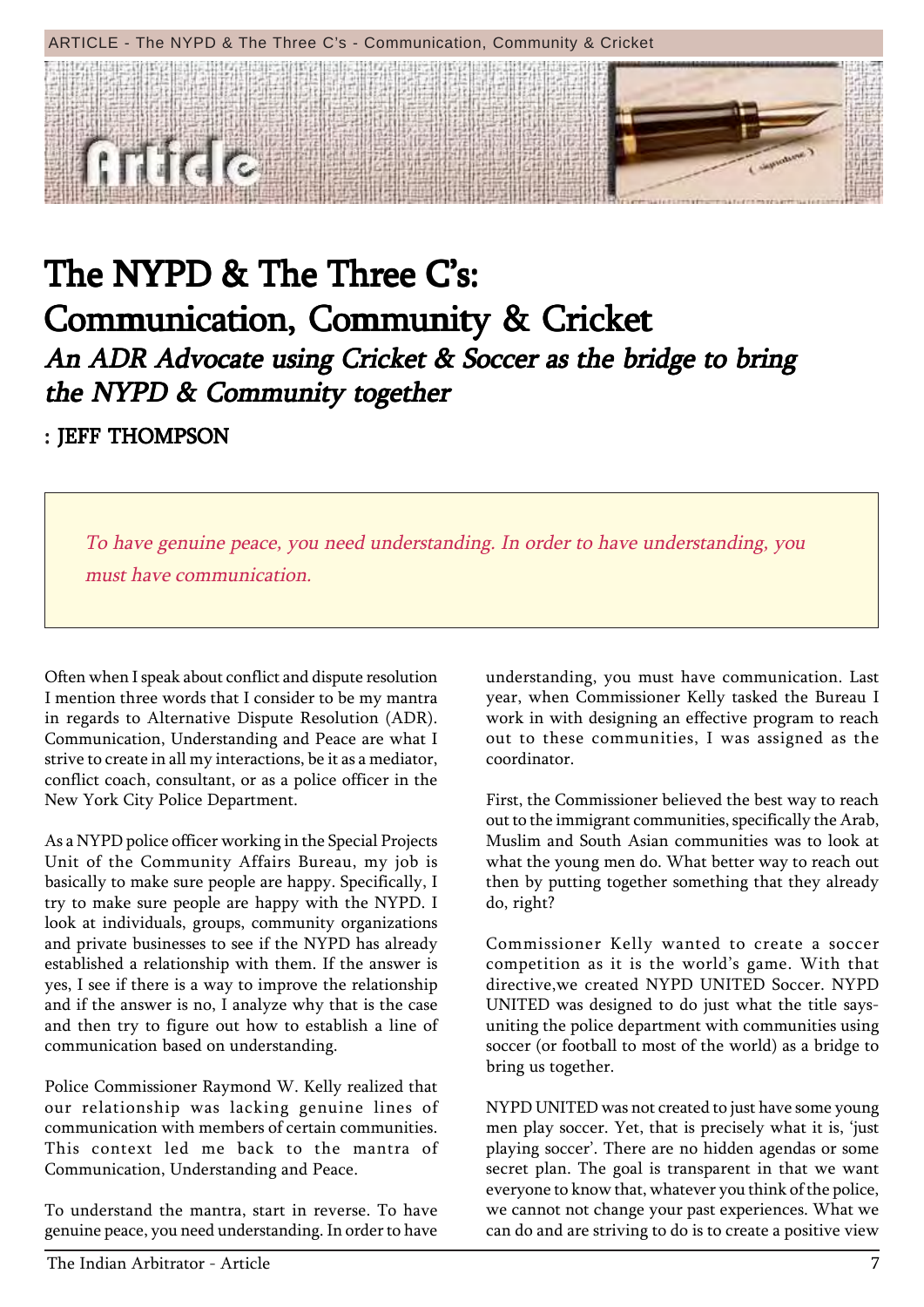and understanding of the police from this moment forward. Many of these young men never had any interaction with the police before this competition. By putting together a free soccer competition, the police are not only providing something for these young males to do while school is out for the summer but also since it is organized by cops, the participants get to interact with them as well. They get to see the officers in another light- as regular people who also love the sport. How do the participants find this out? The answer is by practicing and playing cricket alongside the officers and by having the opportunity to talk to them in an informal setting.

Before discussing the outreach efforts in greater detail, I want to mention a crucial moment in the designing stage of the program. A few weeks after NYPD UNITED began, Commissioner Kelly realized two things- one the program was already an overwhelming success. Second, and perhaps more importantly, it was still not enough. There was an entire group we were trying to reach, primarily the South Asian community, that was not participating. How could we reach out to them using the ideals of creating Communication to generate

Understanding in hopes of the result being Peace?

### Cricket.

Yes, cricket. Not the little green insects but rather that seemingly odd-like sport that sort of looks like baseball. This 'odd sport' is played by millions of people and happens to be the passion of these young men in the community we were looking to reach out to. In the hierarchical structure of the NYPD, the Commissioner called the Chief of the Community Affairs, Douglas Zeigler, who then called the Deputy Inspector of Special Projects, Amin Kosseim (the director of NYPD UNITED), who then told me we were now going to put together a cricket competition. It is under the Chief, Deputy Inspector as well as Sergeant Jamel Hodges leadership that allows the competition to flourish.

As a quick aside, what are the chances a white male, born and raised in Queens of Irish and German descent would not only have experience in playing and putting together soccer events but also be an avid cricket player who also happens to have organized cricket events too?

Who knows what the odds were in this happening, but also add to that equation that I am a person who firmly believes in the merits of trying to incorporate the skills of conflict resolution such as collaboration, consensus building, and active listening into everything I do.

NYPD Cricket was created using the same model of NYPD UNITED. As I stated above, the purpose of the programs was simple- create a line of communication to generate understanding using soccer and cricket as the bridge to bring us together. This is simply stated but complex to implement. Many officers of varying ranks (from the Chief down to the police officers) have done incredible work in making sure it all went smoothly in the first installment last year.

> Specifically, people like Detective Nasser and Officer Rana are two individuals who worked countless hours and had already created incredible bonds and relationships with many people in these communities. This outreach was responsible for getting such an overwhelming response from prospective participants.

> Now in year two, which just got underway, we analyzed what worked and what needed to be improved. In brief, the competition is bigger and better. For those who

know me, for better or worse, I pay great attention to all the details. 100 random examples are (really only six):

- o Personally redesigning the cricket logo with the help of a graphic artist to make it look more like a Twenty/20 cricket logo
- o Putting our logo put on each of the cricket balls
- o Making the United logo look more like a traditional soccer/football crest
- o Making sure each professional quality uniform was unique from all the others
- o Getting each coach a collared shirt since not getting a shirt was a complaint last year
- o Instituting a bonus point system in the cricket competition to ensure each match was competitive

Other less appealing but important tasks I had were drafting waivers, purchasing ALL the equipment (from water bottles to nets with everything in between), hiring umpires and referees, obtaining field permits (yes, the police have to get permits!), coordinating transportation and putting together the schedules (think it is easy, try it!).

When designing of the competition, I referred to Ury, Brett and Goldberg's book, Getting Disputes Resolved:

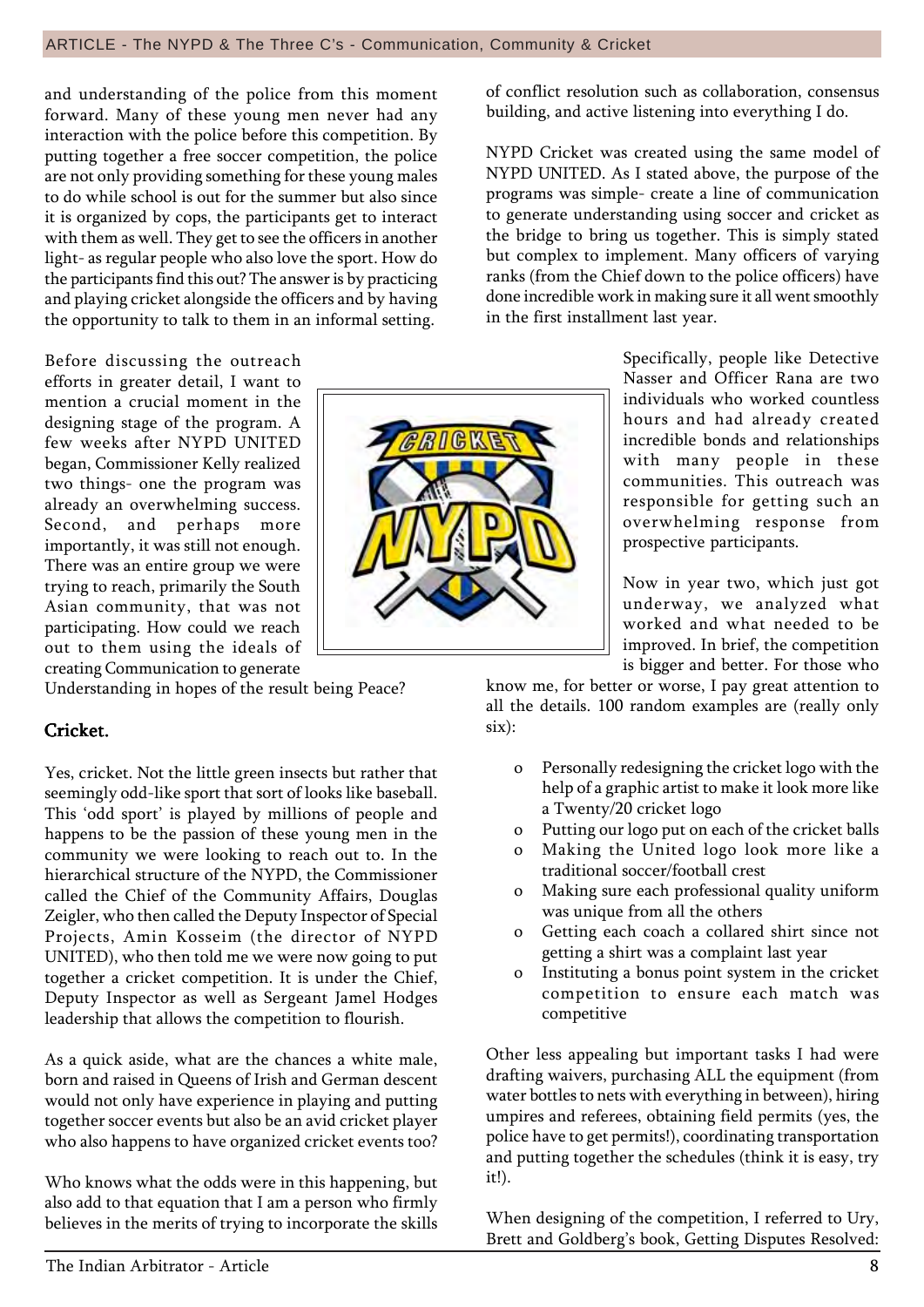#### ARTICLE - The NYPD & The Three C's - Communication, Community & Cricket

Designing Systems to Cut the Costs of Conflict. I knew my unit would be able to design both programs on our own, but that would not be in line with the programs' intention to reach out to the communities. What we did was consult and reach out to various groups at each stage of the design process. In designing the competition we checked with local leagues and asked for their input. When reaching out for teams and players, we contacted community groups, religious centers and teams. Many people from various communities were instrumental in the cricket and soccer competition's success. This had multiple benefits- 1) as already stated, it helped add to the success 2) it helped to generate interest in the community in the early stage and 3) in the spirit of ADR work, it provided buy-in for many as they became part of the process.

The third point benefit listed above is important as it helped smooth out the "us" and "them" mentality that could be perceived on both sides. Of course people would be skeptical. Including the community in the design and each successive stage was integral to breaking down that barrier.

One of the last stages was to get media coverage. The coverage by the media in local and ethnic communities was astounding but what exceeded our expectations was the coverage the programs garnered nationally and internationally. NYPD Cricket was covered by major news outlets in India, Pakistan and the United Kingdom.

This year's Cricket program was mentioned on the front page of the NY Times (June 29, 2009) with an article and a corresponding video segment on their website. CNN also did a report which aired on CNN, CNN international and their website.

As mentioned earlier, for the second season we wanted to increase the good while fix the bad. An important question included asking, what did we not do last year that would improve things this year? When I looked at the age of the participants, 15 to 19 years old, I asked, what do they do and what do they use? The result was not only acknowledging the role of the internet but embracing it.

For the second season, the method of embracing the internet was fourfold. Twitter, the official NYPD website, YouTube and a blog-type site are all being utilized. Admittedly I was unsure of the purpose of twitter but approximately 100 people are now following my 'tweets'.

The official NYPD website, specifically the Community Affairs section, has the logos and information for both competitions. It provides visitors with information about both programs and how to learn more about them.

Last year I had taken various digital videos from a few matches. During the off season I was able to edit them and I put them on YouTube without announcing it. Positive feedback started to come in and now people are already asking, where are this year's highlight clips? For this season, we plan to include new clips each week.

By creating a separate site on BlogSpot, I am able to update the competitions with news, video, pictures and results from any computer. Because of the ease of using the site, anyone can work on the site besides me and it is easy to navigate for visitors. The site also allows visitors to go to other sites including the official NYPD site.

Using this new technology which the participants use not only helps the NYPD communicate with them on familiar platforms but it also gives the Department and the programs greater exposure to others not involved. The mantra of Communication, Understanding and Peace is not limited to the participants and their communities. Its benefits can and should go beyond the participants to people everywhere.

NYPD UNITED Soccer and NYPD Cricket were not only created as ways to create new relationships, but to explore valid learning experiences. It is important to emphasize the learning experiences occurred not only in the communities and with the participants but with the NYPD. All the police personnel involved directly and indirectly have gained a deeper understanding of the communities which we serve. The best way to serve others is by getting to know them.

(Author: Jeff Thompson is a conflict specialist based in New York City and is a certified mediator with Safe Horizon and the International Institute of Mediation (IMI). Jeff is also currently enrolled in the Masters Program in Negotiation and Dispute Resolution at Creighton University. Jeff's blog, Enjoy Mediation (http://www.enjoymediation.com/) is a featured blog at Mediate.com and IMImediation.org. Note: this is not an official NYPD document. ©Copyright 2009, all rights reserved.)



Q: Why doesn't law permit a man to marry a second woman?

A: Because as per law you cannot be punished twice for the same offence!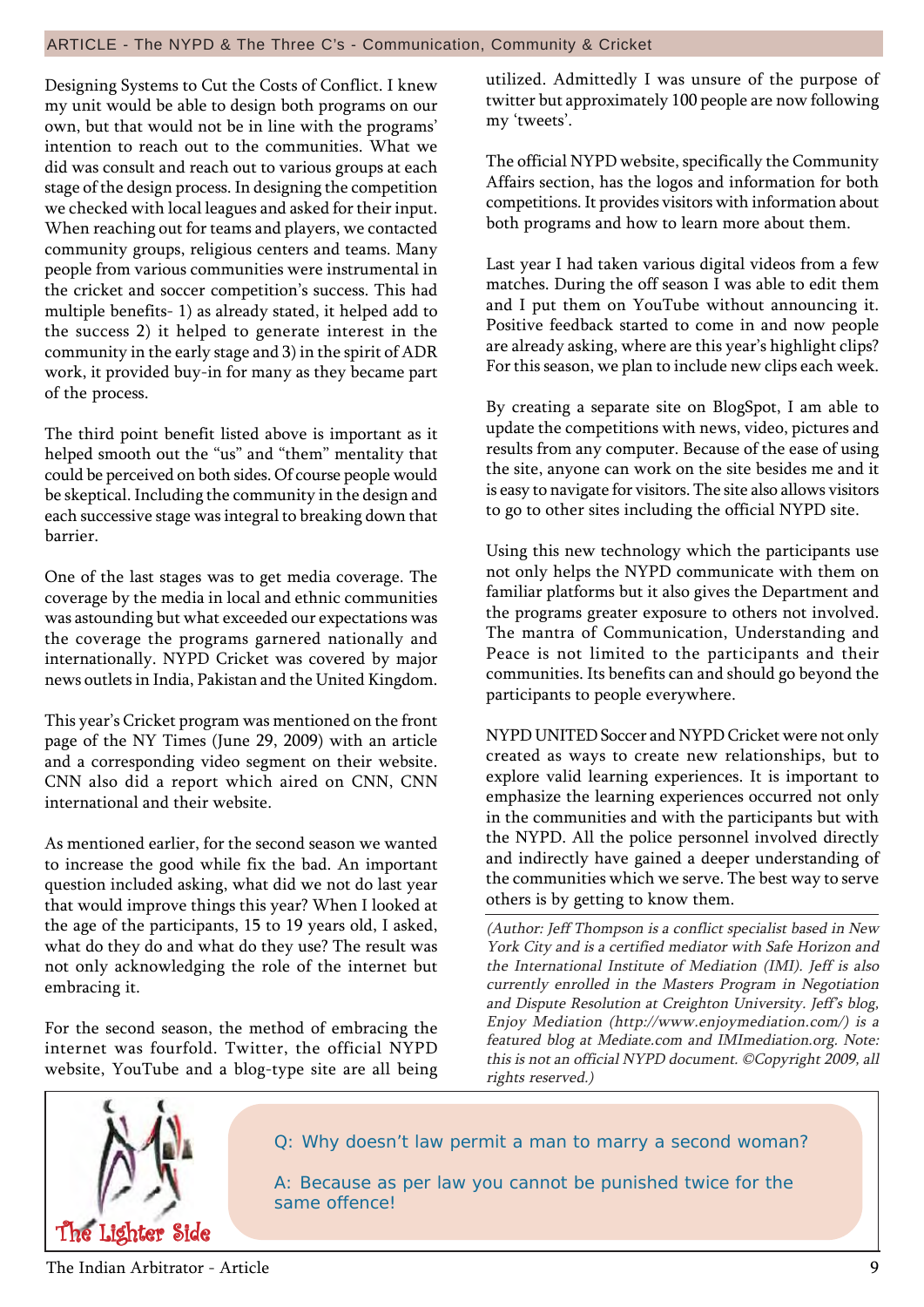# Tews  $\mathcal{C}$  Events



# Radical Arbitration Reforms in India

India's law ministry has proposed to nullify the controversial Supreme Court judgment of "Venture Global Engineering Vs. Satyam Computers Services" by amending the Arbitration & Conciliation Act, 1996 and preventing Indian courts from challenging international arbitral awards. Other proposals include making institutional arbitration mandatory for disputes over Rs 5 crores and narrowing "public policy" in light of the "ONGC v Saw Pipes" case. Amendments to the Arbitration & Conciliation Act,  $1996 - A$  Consultation Paper has been published by the Ministry of Law & Justice, Government of India on April 2010. Comments were invited on the proposed amendments.

IIAM has sent its comments & suggestions to the Ministry of Law & Justice. To know more about the Consultation Paper, see; http://www.arbitrationindia.com/pdf/arbitration\_amendment\_2010.pdf. To get the details of comments and suggestions given by IIAM, see; http://www.arbitrationindia.com/pdf/suggestions\_arbitrationamendment\_2010.pdf

# Mediation Procedure in Russia

Draft regulations establishing mediation as alternative procedure for the settlement of disputes were introduced to the Russian Parliament. Mediation has not previously been expressly provided for in Russian legislation nor has any law contained a detailed description or procedure for it.

The draft regulations contain complex and detailed legal mechanism for mediation, as well as various amendments and additions to civil law, civil procedural law and arbitration procedural law. The draft regulations also contain certain quality requirements and procedures for the provision of mediation services, as well as some features of mediation in the course of initiated proceedings in arbitration tribunals and courts of common jurisdiction. Assuming they are accepted, they will come into force on 1 January 2011.

# Interested to contribute Articles?

We would like to have your contributions. Articles should be in English. Please take care that quotations, references and footnotes are accurate and complete. Submissions may be made to the Journals Division, Indian Institute of Arbitration & Mediation, G-209, Main Avenue, Panampilly Nagar, Cochin - 682 036 or editor@arbitrationindia.com.

Publication of the Article will be the discretion of IIAM and submissions made indicates that the author consents, in the event of publication, to automatically transfer this one time use to publish the copyrighted material to the publisher of the IIAM Journal.

> You will either have the pain of discipline ...or the pain of regret.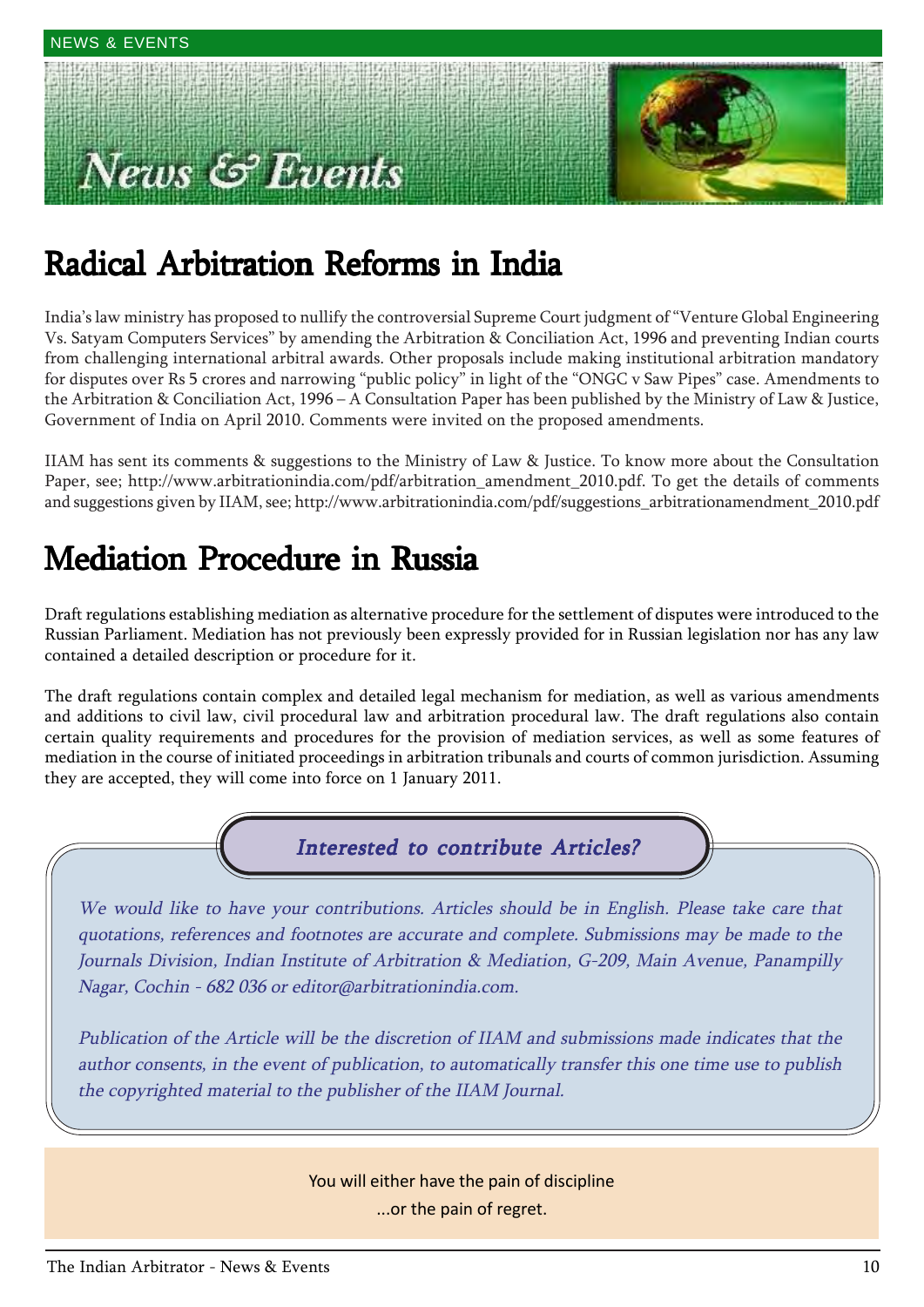# New Law in Italy requiring compulsory attempt at **Mediation**

Italy has recently introduced new legislation requiring parties to civil and commercial disputes to attempt to resolve their differences through mediation before the matter can be heard before a judge in a civil court of law.

This will have important consequences for the insurance industry, as the mediation procedure is mandatory for disputes arising from insurance contracts. The new law will enter into force in March 2011. It is anticipated that the introduction of compulsory mediation will provide a commercially realistic alternative for insurers to the traditional approach of litigating disputes in Italy, with significant cost savings. It should also reduce the volume of lengthy and protracted proceedings which are a common feature of Italyís overburdened judicial system.

# Judge or Arbitrator?

The U.S. Supreme Court heard is to decide whether a court or an arbitrator decides if an arbitration agreement was entered into under duress. The issue is particularly relevant to employment contracts, which often have clauses that say an arbitrator will decide any claim, including any concerning the enforceability of the arbitration agreement. The case, "Rent-A-Center West Inc. vs. Antonio Jackson", according to groups such as Public Citizen and Public Justice, could "radically alter" access to the civil justice system. The case asks the justices whether a federal judge or an arbitrator should decide if an arbitration agreement is "unconscionable" where the parties specifically assigned that issue to the arbitrator. According to Jackson's counsel, the Federal Arbitration Act does not always require arbitration clauses to be enforced according to their terms. It is contented that courts have a "fundamental, statutorily required and time-honored roleî of determining whether arbitration clauses meet the requirement of the act before enforcing them. If corporations can place their arbitration systems beyond the reach of any substantive judicial evaluation of their fairness, there will be nothing to prevent the arbitration system from devolving into a wild state of lawlessness.

A district court ruled in the employerís favor and dismissed the case. Mr. Jackson appealed to the 9th U.S. Circuit Court of Appeals in San Francisco, which reversed the district court last September and held the lower court was required to determine if the arbitration agreement was unconscionable.

#### Think  $\,\cdots\,$ **Attachment to results!**

Achievement is stressful only if you assume it to be. Ambition creates anxiety only when you are overly attached to the results. Achievement is something you do. It is not who you are.

If you fail to attain the results you seek, that does not make you any less of a person. Certainly your aim is to be successful, yet it is much more effective to choose success than to need it.

Expect the best, and give your very best to the effort. Then be willing to accept the results, whatever they may be.

Care intensely about what you intend and what you do. But don't worry or obsess about what you get.

Your most effective efforts come from who you are, not from what you need. Let go of your attachment to the results, and you'll get the best ones ever.